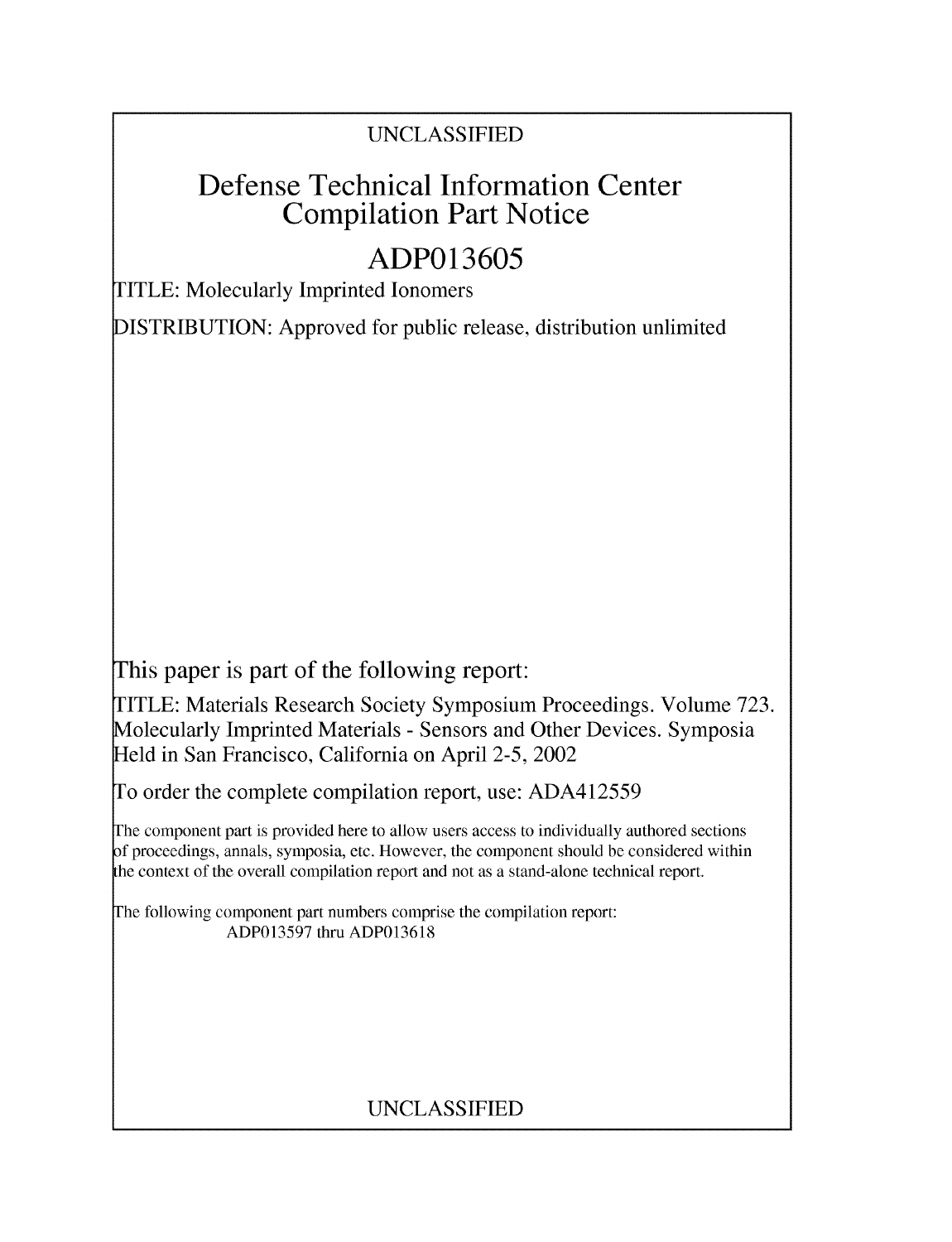#### Molecularly Imprinted lonomers

George M. Murray and Glen E. Southard Johns Hopkins University Applied Physics Laboratory, Laurel, MD 20723-6099

### ABSTRACT

Ionomers have been defined as copolymers that have a certain proportion of ionic groups. The ionic groups have a significant effect on the mechanical properties of the copolymers. This is generally due to aggregation of ions in a low dielectric medium. The primary result is to restrict chain motion and raise the glass transition temperature. These attributes have relevance to molecular imprinting, since restricted chain motion should help preserve the integrity of the binding site. The connection between ionomers and molecular imprinting has come from the production of metal ion imprinted resins. Metal ions are used in the production of molecularly imprinted polymer ion exchange resins and ionically permeable membranes. The polymers have applications as separations media, sequestering media and as ion selective sensors. Metal ions are also being used to form imprinted polymers based on metal mediated imprint binding. We have prepared ion exchange resins, selectively permeable polymer membranes, ion selective electrodes and ion selective optical sensors using a modified version of the molecular imprinting technique. The modification is a reduction in the amount of covalent crosslinking used to form the polymers. This reduction may be justified by the presence of residual metal ion crosslinking in the immediate region of the imprinted binding site. The effects of metal ions on the thermal and mechanical properties of the polymers, as well their impact on binding selectivity are critical variables.

#### **INTRODUCTION**

The production of selective metal ion sequestering and separation materials is a growing field with broad application and critical importance. Industry requires vast quantities of metals and generates tons of metal wastes. Nuclear energy production and past weapons production facilities have created unique challenges in the area of metal ions separation. Ultimately, technology must reach a point where all metal containing waste streams are treated as recoverable metal resources. Metal ion selective molecularly imprinted materials may be the means to realize this goal. An additional application of metal ion imprinted polymers is as sensors. The ability to detect a specific metal ion in a complex matrix is keenly appreciated.

Several issues need to be addressed in the design of molecularly imprinted ion complexing. Of primary concern is to make a rebinding site with good affinity. The binding selectivity afforded by metal ions is starting to be appreciated [I]. The large literature database of tabulated metal to ligand affinities forms a useful guide to the selection of the correct metal for a specific target [2]. Another useful aspect of metal ions in site production is the tendency of metal ions to exhibit directional bonding. The stereo-regularity of metal coordination geometries can be exploited to form a favorable geometry for secondary interactions. Many organic compounds have functional groups that are amenable to metal ion tethers. The selection of a metal ion with useful spectroscopic properties allows the imprinted polymer to be used as an optical sensor [3]. Metal ions can be spectroscopically useful by forming metal-analyte complexes that absorb specific wavelengths of light. Metal ions can be chosen that will not

67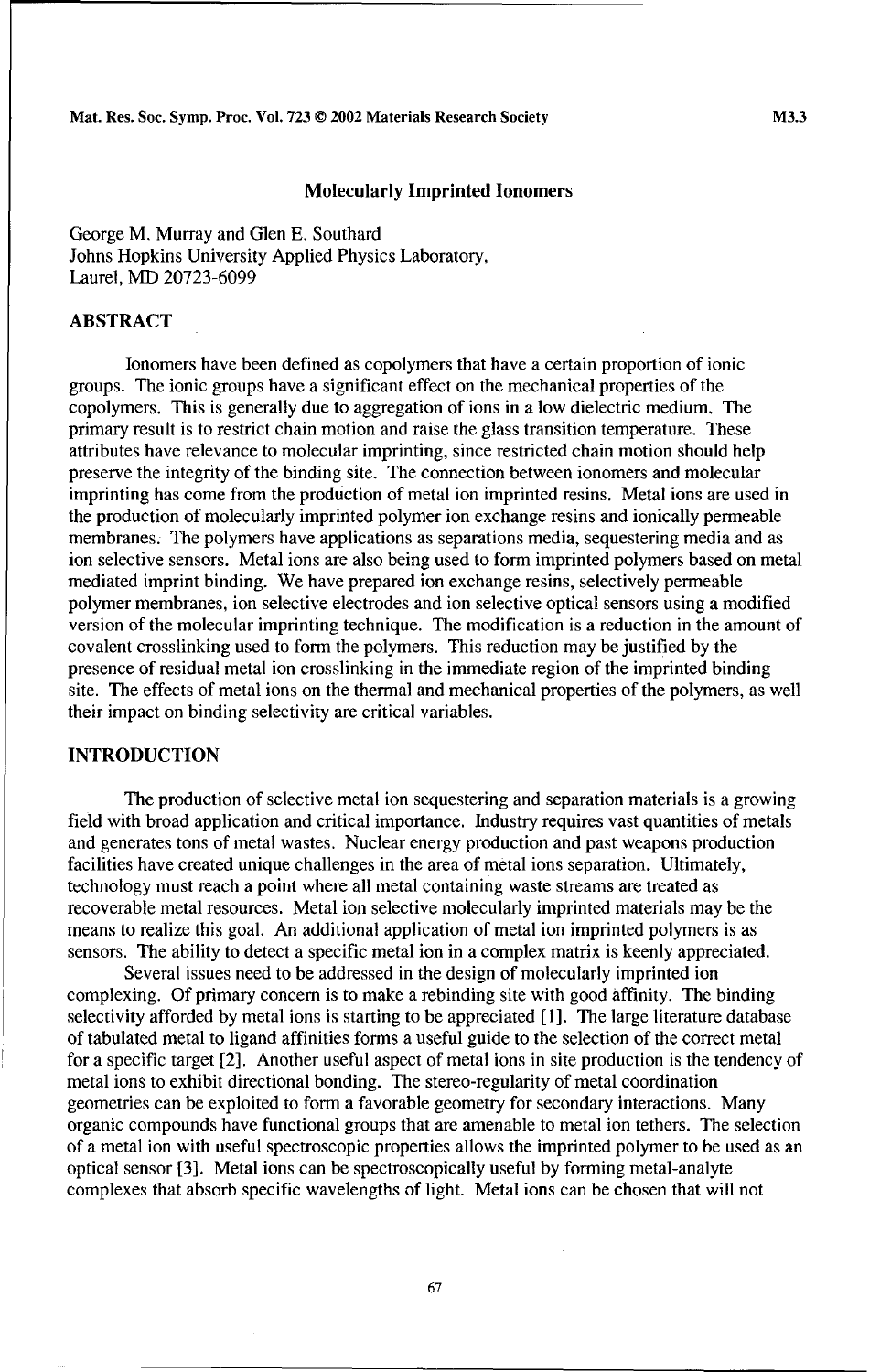exhibit color unless coordinated by a target ligand. A metal can be chosen that forms a fluorescent complex, such as  $Zn^{2+}$  with benzoin. When the imprinted site is to sense a heavy metal ion, a fluorescent ligand may be induced to phosphoresce, via the external heavy atom effect, yielding an emission band that is Stokes shifted and longer lived than with the unbound molecule [4]. To prepare an anion sensing polymer, it is useful to choose a luminescent metal ion as a component of the binding site to acquire both a high thermodynamic binding affinity and a highly sensitive reporter [3].

Perhaps the greatest general utility in the use of metal ions to form imprinted polymers is the change in structural properties. The inclusion of cations into polymer acids to form polymer salts drastically changes the structural relaxation and other physical properties due to strong coulombic interchain interactions [5]. The effect is to raise the glass transition temperature and impede structural relaxation. When trying to produce a stable rebinding site in a polymer it is important to maintain site integrity. By using ionic crosslinks through metal ions the polymer chains become rigid and should maintain site integrity. Since metal ion crosslinking can have a greater effect on polymer properties than does covalent crosslinking, less total crosslinking can be used and some of the recoil effect described earlier may be avoided. This hypothesis is being examined in this work.

As stated previously, the chemical recognition element must be stable and reusable. A potential problem with MIPs as chemical recognition elements would be a gradual loss of specificity. The problem has not been directly addressed in the chemical literature but efforts to understand temperature effects on imprinted polymers have shown that selectivity can be destroyed by exposure to an elevated temperature for short periods. This sort of temperature study is analogous to the techniques used to artificially age materials. Chen et al. [6] showed a loss in selectivity with increasing time and temperature. Essentially, the selectivity was annealed away. These studies were performed on the usual highly covalently cross-linked polymers. No such studies have been performed on polymers with relatively low levels of covalent crosslinking or polymers, with low levels of covalent crosslinking supplemented by metal ion crosslinks or materials with only metal ion crosslinks.

#### EXPERIMENTAL **DETAILS**

The synthetic procedures involved in producing the polymers under investigation have been published previously [7-10]. The steps involved in acquiring the capacity data are shown in Figure 1. The data thus acquired are used in the equations that follow the Figure to calculate the metal ion capacity and selectivity parameters. In addition to the cation used to prepare the polymer, other cations with differing charges, sizes, coordination numbers, and/or coordination geometries are used in these selectivity quotient measurements to verify specificity. Measurements are also made using the polymers prepared with no metal cation ( $\dot{H}^+$  or NH<sub>4</sub><sup>+</sup>). Measurements required for these studies are made using a pH meter for  $[H^+]$ , and elemental analysis (electro-thermal atomization atomic absorption, ETA-AAS or inductively coupled plasma mass spectrometry, ICP-MS) for  $[M^{n+}]_a$ .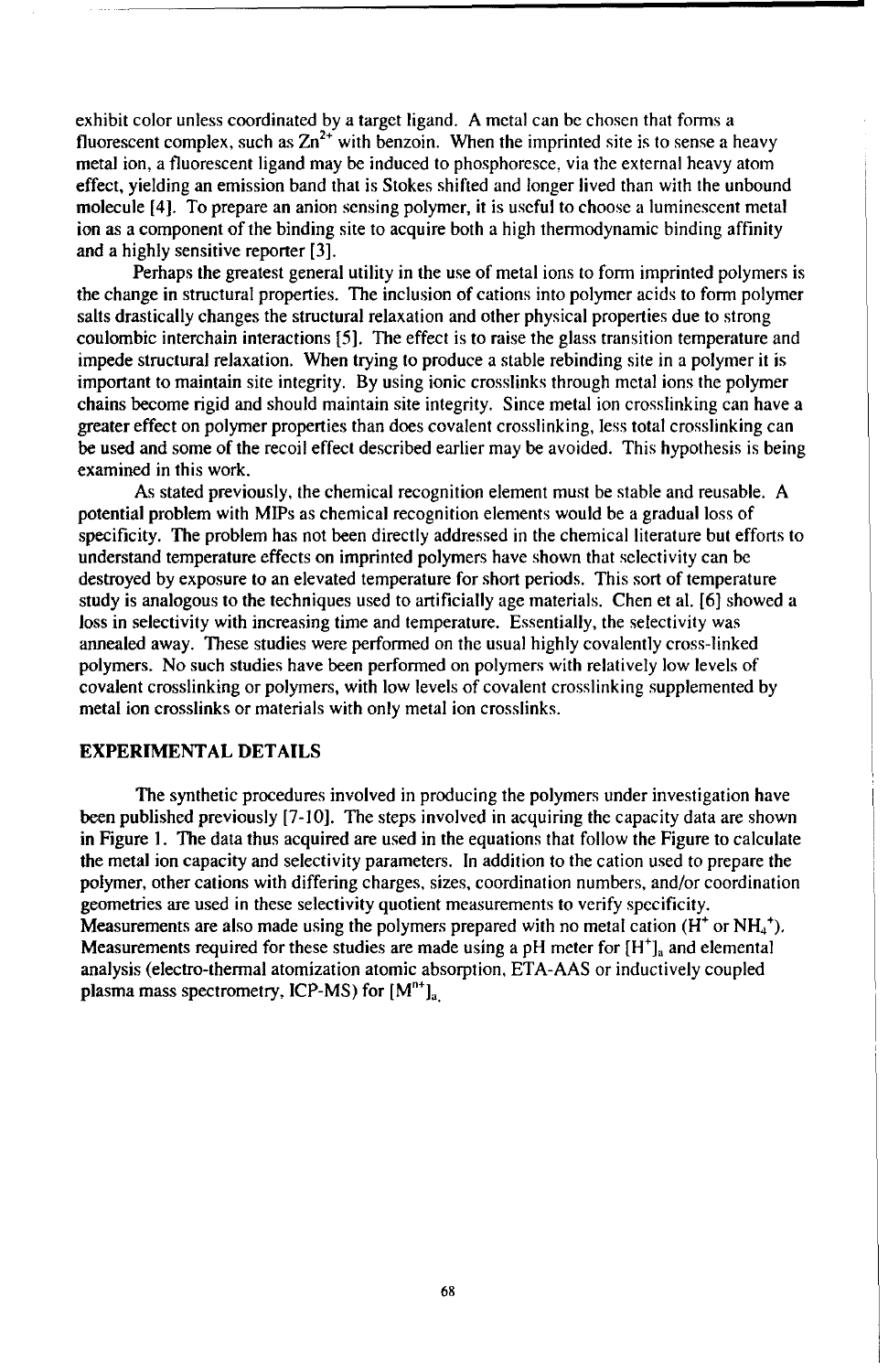



$$
capacity = \frac{\left[M^{n+}\right]_1 V_2 + \left[M^{n+}\right]_2 V_3}{W_1} \tag{1}
$$

$$
K = \frac{\left[H^+\right]^n \left(\text{capacity} - \left[M^{n+1}\right] V_1 / W_1\right)}{\left[M^{n+1}\right] \left(n \left[M^{n+1}\right] V_1 / W_1\right)^n} \tag{2}
$$

$$
\alpha_{M_1 M_2} (selectivity) = \frac{capacity M_1}{capacity M_2}
$$
 (3)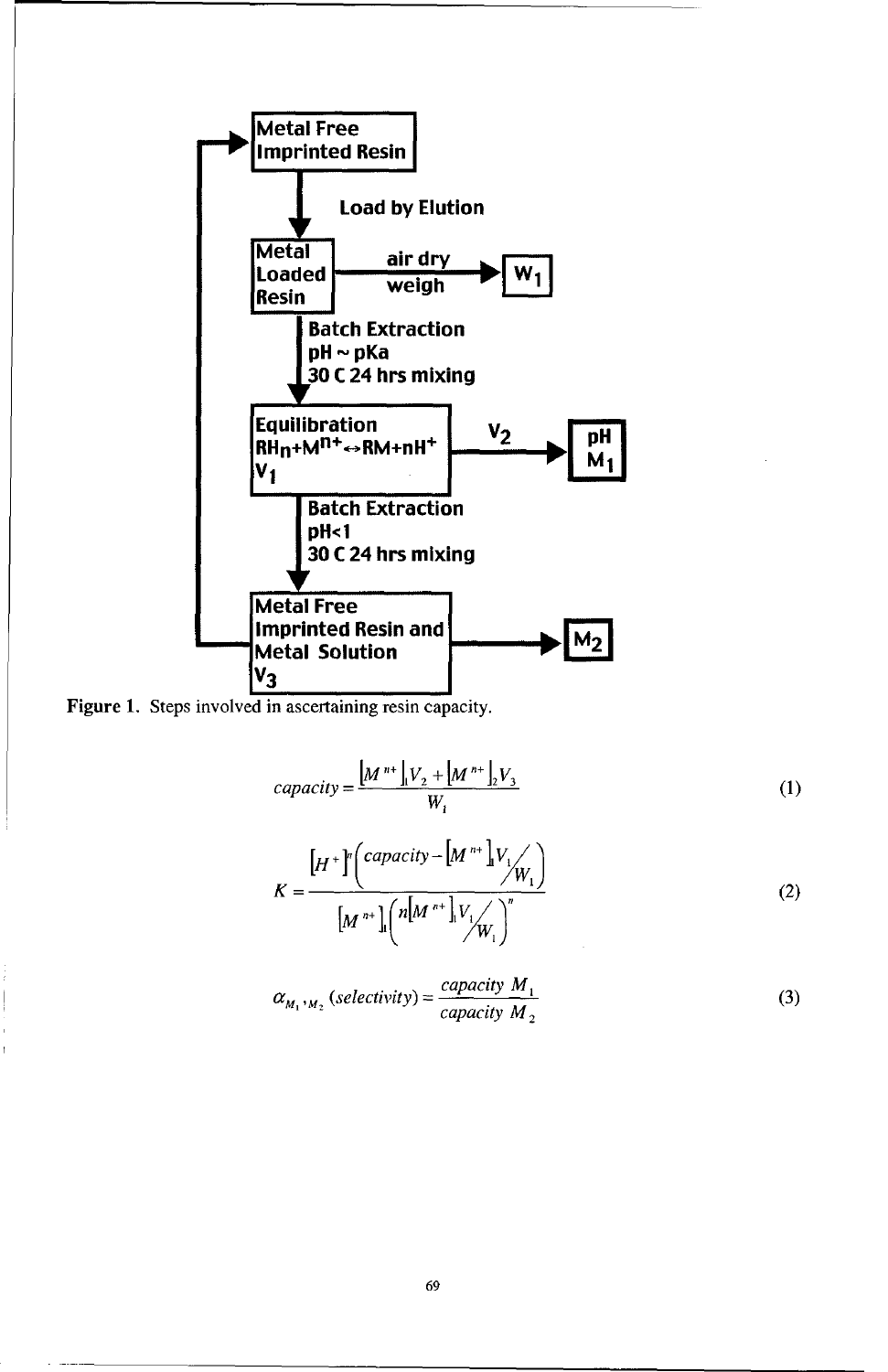The capacity of an imprinted polymer is affected by the amount of crosslinking. Polymers we have prepared with a fairly low level of crosslinking result in a maximum capacity at a certain level of crosslinking. Table I shows the effects of divinylbenezene (DVB) crosslinking on the capacities of lead imprinted styrenic resins and an unimprinted styrenic control resin. Although the unimprinted control (P-0) has double the amount of ligand (4 vinylbenzoic acid or VBA) as the imprinted resins, the  $Pb^{2+}$  capacities of all the imprinted resins viny identitive term on  $\frac{1}{2}$  as the imprimed control resin. The capacity optimum of 2 % crosslinking<br>are larger than the non-imprinted control resin. The capacity optimum of 2 % crosslinking suggests that a balance of site rigidity and accessibility can be obtained. In the case of  $Pb<sup>2</sup>$ high levels of covalent crosslinking (>5 mole %) resulted in resins with no selectivity. In the case of styrenic Fe<sup>3+</sup> resins, high levels of covalent crosslinking (85 mole %) gave reduced selectivity, but higher capacity, due to greater porosity (Figure 2).

| polymer<br>ID | mole % complex<br>(mole % ligand) | mole $%$ DVB | capacity<br>$(\mu \text{mole/g})$ |  |
|---------------|-----------------------------------|--------------|-----------------------------------|--|
| $P-0$         | 41                                |              | ).112                             |  |
| $P-1$         |                                   |              | 0.179                             |  |
| $P-2$         |                                   |              | 0.231                             |  |
| $P-3$         |                                   |              | 2127                              |  |

Table **I.** The effect of cross-linking on lead ion capacity

In order to be certain as to the selectivity of the resins, experiments were performed to verify selectivity by the simultaneous loading of two or more metal ions. The results of one study are presented in Table II. As expected the  $Pb^{2+}$  imprinted polymer had better selectivity for  $Pb^{2+}$  ion.

| oward Po. Cu and Cu in multiple exposure experiments |                                                                                                                                                                                                                                        |                                          |                                        |                             |             |  |
|------------------------------------------------------|----------------------------------------------------------------------------------------------------------------------------------------------------------------------------------------------------------------------------------------|------------------------------------------|----------------------------------------|-----------------------------|-------------|--|
| polymer                                              | Pb<br>capacity<br>$(\mu \text{mole/g})$                                                                                                                                                                                                | -10<br>capacity<br>$(\mu \text{mole/g})$ | selectivity<br>$\alpha_{\rm ph}$<br>Cd | Cи<br>capacity<br>(umole/g) | selectivity |  |
| <b>P-0</b>                                           | and the company's interest to the company of the company of the company of the company of the company of the company of the company of the company of the company of the company of the company of the company of the company<br>0.162 | 0.00463                                  | 35                                     |                             |             |  |
| $P-1$                                                | 0.119                                                                                                                                                                                                                                  | 0.00220                                  | 54                                     |                             |             |  |
| P-6                                                  | 0.107                                                                                                                                                                                                                                  | 0.00120                                  | 90                                     | 0.00931                     |             |  |

Table **11.** Capacity and capacitive selectivity of unimprinted and Pb imprinted resins toward Pb,  $\overrightarrow{C}$ u and  $\overrightarrow{C}$ d in multiple experiments

Further characterization included the determination of the acidity constants of some of the resins. The titration of a resin allows the detennination of the number of ionogenic sites that have, during swelling and cleaning, become accessible to  $H^+$  ion. This "capacity" is indicative of the relative amount of metal ion complex that has been incorporated in the copolymerization reaction. A calculation of the expected load of lead vinyl benzoate complex in a polymer containing 5.00 mole percent complex (with  $1.00$  percent crosslinking) is 416  $\mu$ mole/gram. A titration of this copolymer yields a value of 20.2 µmole/gram for  $H^+$  or just 10.1 µmole/gram of lead ion. This corresponds to only 2.50 percent of the metal ion complex being exchangeable into the copolymer. The remaining metal ion is locked in place and, for the reasons stated above, may contribute to the binding site rigidity.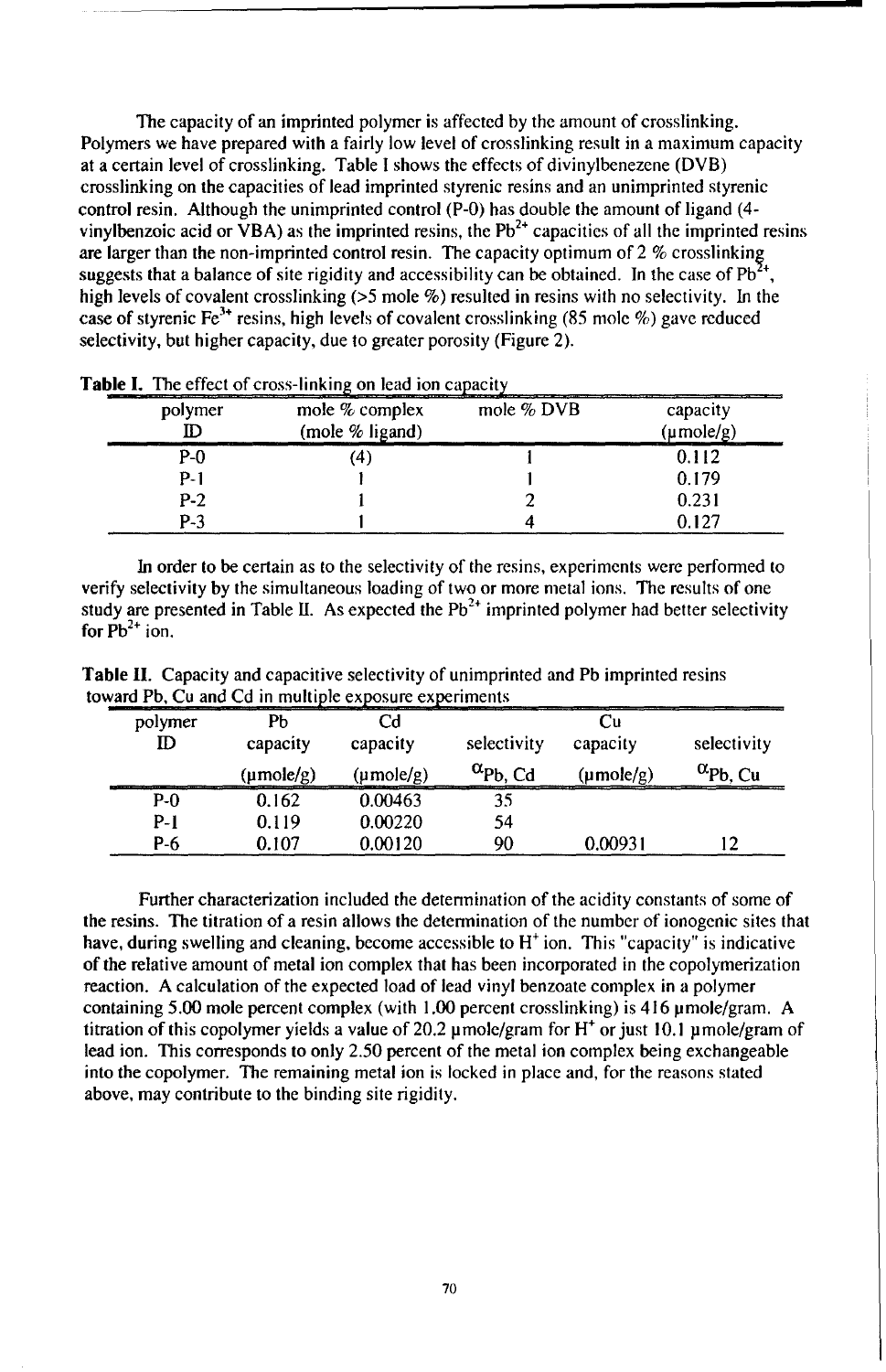

**Figure 2.** Ion loading capacity for  $Fe^{3+}$  imprinted polymers showing higher capacity but lower selectivity with high degrees of covalent crosslinking (% refers to divinyl benzene).

Blank resins, that are prepared without a template metal ion, exhibit a degree of selectivity based upon thermodynamic affinity. Thus, a comparison of the selectivity  $(\alpha)$  values **Of** the imprinted resins with those of the blank resins provides an estimate of the overall effect of imprinting on selectivity. Thus, a comparison of the selectivity  $(\alpha)$  values of the imprinted resins with those of the blank resins provides an estimate of the overall effect of imprinting on Selectivity. Thus the relative selectivity is:

$$
\alpha' = \frac{\text{Selectivity of the imprinted Polymer}}{\text{Selectivity of the unimprinted Polymer}} \tag{4}
$$

where the unimprinted polymer is prepared without a metal ion template. The effect of imprinting is dramatic in the case of uranyl ion imprinted resins using VBA as the template ligand. In this case the selectivity of the blank polymers are favorable to first row transition metals. Thus, imprinting the resins results in selectivity values of 10 or greater for uranyl against ions tested;  $Cd^{2+}$ ,  $Cu^{2+}$ ,  $Ni^{2+}$ ,  $Zn^{2+}$  and  $Fe^{3+}$  as compared to the 1 to 3 fold selectivity against exhibited by a blank polymer.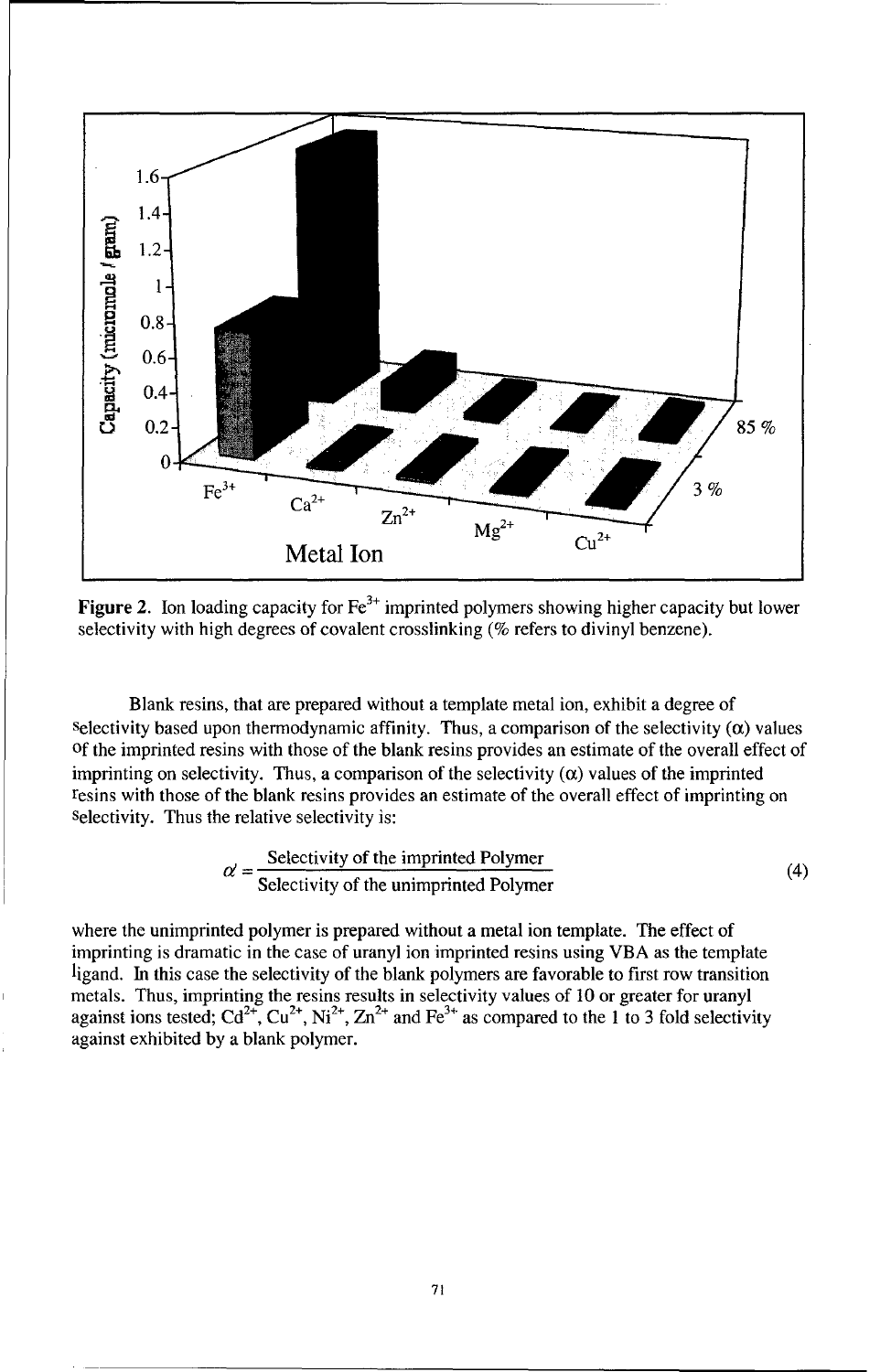| Polymer Resin   | $^{2+}$ , Cd <sup>2+</sup> | $\alpha'$ UO, $^{2+}$ , Cu <sup>2+</sup> | $Ni2+$         |
|-----------------|----------------------------|------------------------------------------|----------------|
| P12             | $19.1 \pm 0.4$             | $10.1 \pm 0.2$                           | $24.5 \pm 0.4$ |
| P <sub>22</sub> | $21.4 \pm 0.5$             | $15.6 \pm 0.4$                           | $29.5 \pm 0.3$ |
| <b>P32</b>      | $33.0 \pm 0.9$             | $21.4 \pm 0.3$                           | $33.5 \pm 0.9$ |
| P42             | 37.2± 1.3                  | $23.2 \pm 0.5$                           | $36.2 \pm 1.4$ |

**Table III.** Effect of imprinting ( $\alpha'$ ) of the uranyl templated 4-vinylbenzoate resins.<sup>\*</sup>

The identity code for these polymers is as follows: the first digit is the mole % complex and the second digit is the mole  $\%$  divinylbenzene.

The studies outlined above show that imprinted ion exchange resins made with small amounts of covalent crosslinking generally have much better selectivity but lower capacity than resins made by the conventional approach using large amounts of covalent crosslinking. This observation has been made by other practitioners. Harkins and Schweitzer, [ **I I]** first observed this phenomenon for Ni<sup>2+</sup> and Cu<sup>2+</sup> imprinted ion exchange resins. Lemaire, et al. observed this trend in their work with imprinting chelating resins for lanthanides [12]. We have observed this trend for Pb<sup>2+</sup>, Fe<sup>3+</sup> and UO<sub>2</sub><sup>2+</sup> and intend to explore the implications of this observation and its ramifications to the field of molecular imprinting.



Figure **3.** The glass transition temperatures of a series of polymers containing **I** mole %  $Pb(VBA)$ <sub>2</sub>, equivalent to 0.41 mole % Pb, with increasing amounts of covalent crosslinking, as mole % DVB.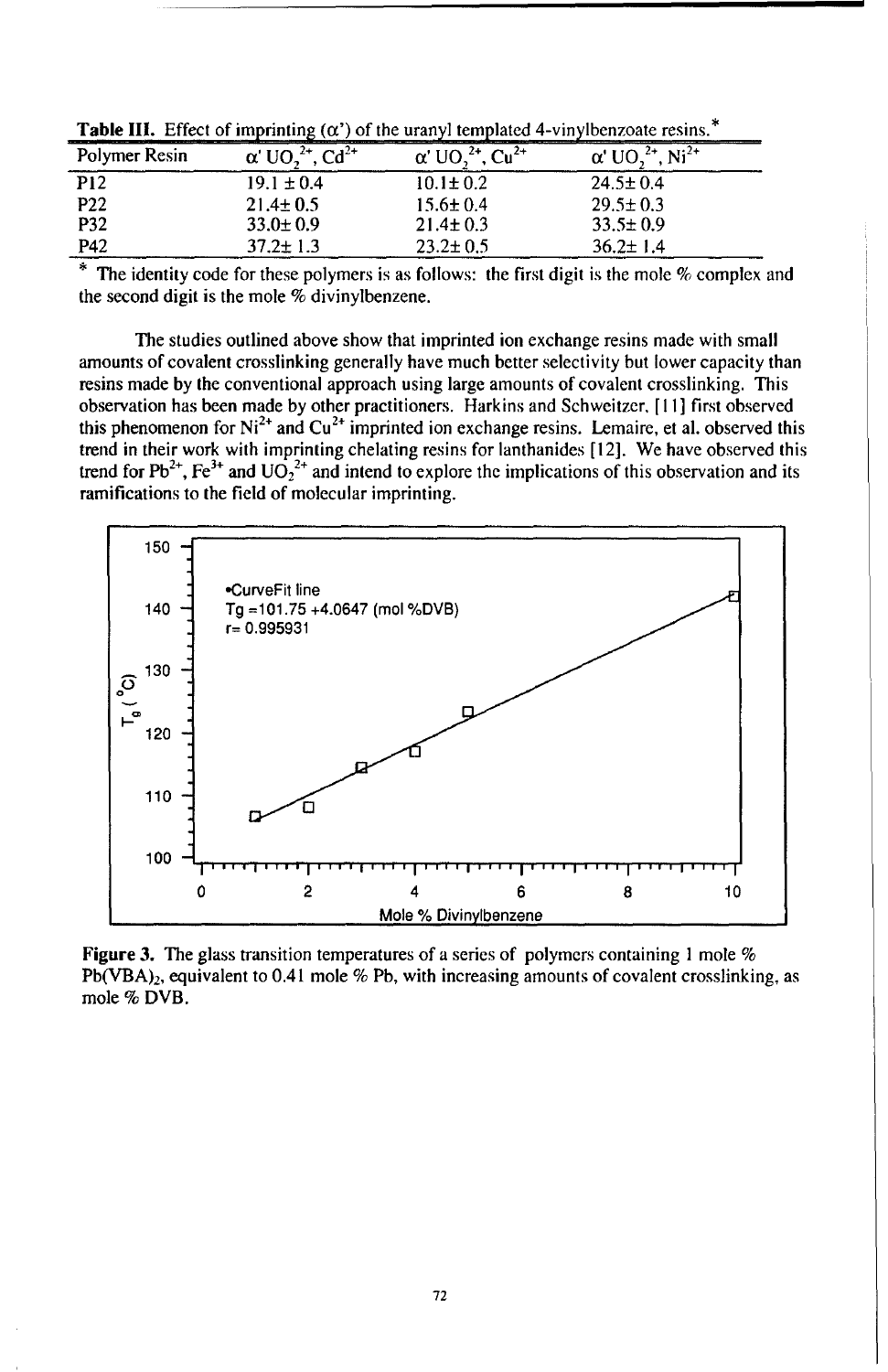Differential scanning calorimetry (DSC) is a popular technique since it is capable of determining both thermodynamic properties and kinetic characteristics of thermal processes. The ability to define thermal transients in polymer relaxation, especially the glass transition temperature (Tg) and relaxation events that occur at temperatures other than Tg is of importance to this study. The relaxational transitions that occur at temperatures below the bulk Tg are referred to using Greek letters beginning with  $\beta$ ,  $\alpha$  being reserved for Tg. These lower temperature relaxational transitions may be important to the understanding of the stability and selectivity of the imprinted sites since they may represent motion at the site of the imprint. Figure 3 shows the effect that covalent crosslinking has on the Tg of a  $Pb^{2+}$  ion imprinted polymer.

A sufficient amount of metal ion crosslinking produces an additional transition at temperatures that are higher than the bulk, or "matrix"  $Tg$ . This higher temperature transition has been observed in certain cases by using DSC. It is much more readily apparent when using dynamic mechanical analysis (DMA). Thus, the high temperature transition induced by metal aggregation has a much greater effect on the mechanical properties than on the heat capacity of the bulk material. DMA can provide more information but requires a solid chunk of material as opposed to powders. This requirement makes it unsuitable to ascertain the differences in loaded and unloaded imprinted polymers. In the case of styrenic polymers similar to those we have produced, metal ion concentrations reach a threshold and the two glass transitions observed by DMA are seen as a single intermediate glass transition when measured by DSC. A plot of the DSC Tg values versus the amount of metal in a polymer gives an "s" shaped curve with the deviation from linearity being attributed to ion clustering (Figure 4). The bend of the "s" seems to occur when aggregation forms a new "cluster" Tg. This means that most of the investigation can be performed using the logistically simpler DSC with an occasional verification by DMA (Figure 5).



Figure 4. Graph of a series of polymers containing 1 mole % DVB with increasing amounts of ionic crosslinking, as  $Pb(VBA)_{2}$ .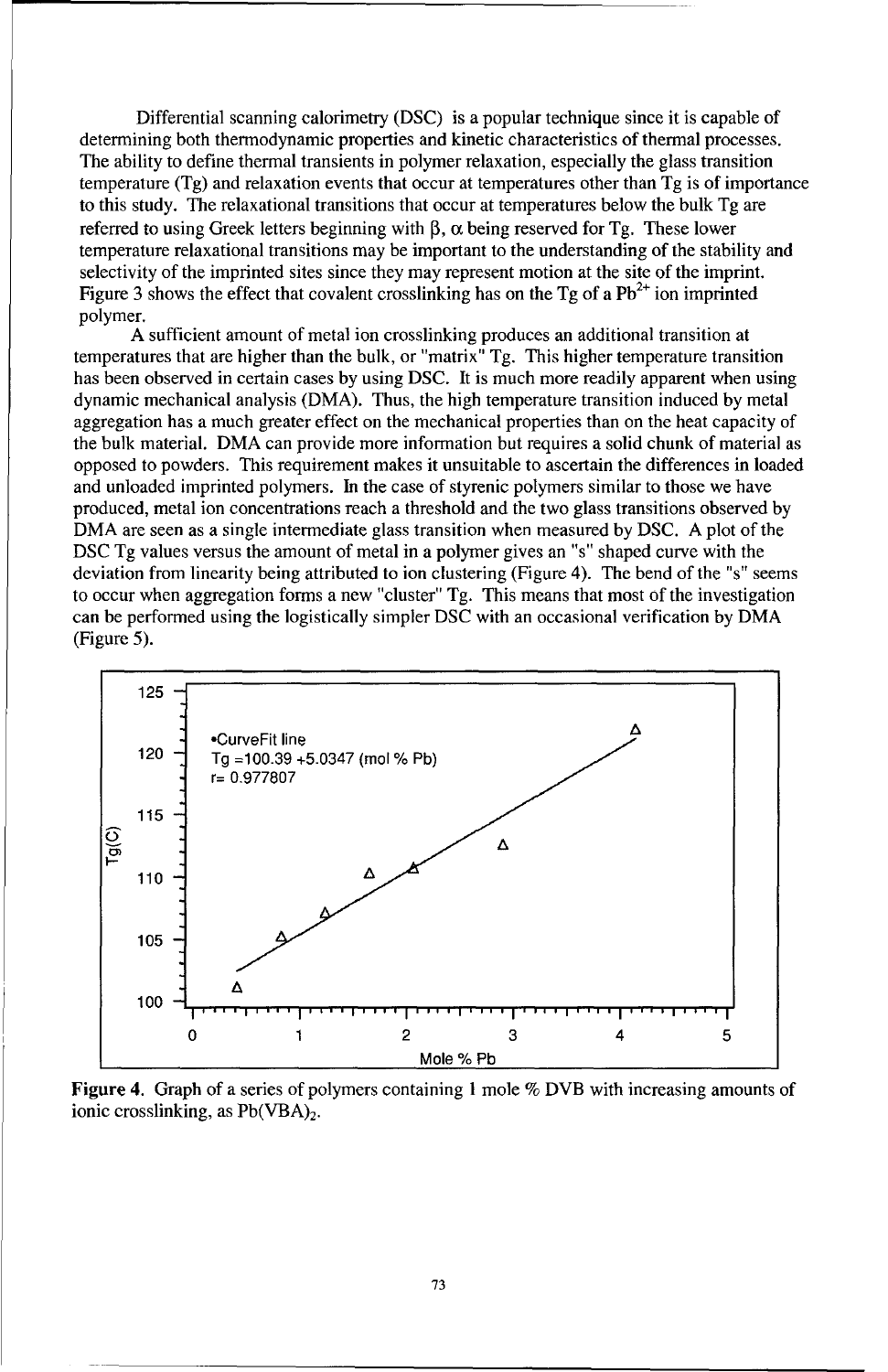The most recent development in scanning calorimetry is modulated DSC (MDSC). MDSC has advantages over conventional DSC that are of particular utility in the present investigation. Conventional DSC measures the sum of all the thermal events in the sample. This can be confusing when events overlap or are affected by fabrication. MDSC helps discriminate thermodynamic properties from themial history and each of these from the other. For example, the glass transition is an enthalpic relaxation that can be affected by thermal history and in some instances may appear as a melting transition. Use of MDSC provides a means to discriminate against such artifacts. MDSC also has advantages in sensitivity and resolution, both critical in evaluating higher order transitions. We have begun to look at MDSC traces of Pb<sup>2+</sup> and  $UO_2$ <sup>2+</sup> imprinted polymers (Table IV). The data for uranyl imprinted ior exchange resins shows the expected increase in Tg with the increase in the amount of metal ion crosslinking. The abrupt jump at 5 mole % of the complex indicates that at this level complex aggregation has occurred. The thermal behavior has been examined in greater detail for the  $Pb^{2+}$ containing polymers.



**Figure 5.** Dynamic Mechanical Analysis of the 4.1 mole % Pb(VBA)<sub>2</sub> containing polymer showing two glass transitions (upper trace smoothed data, lower trace Gaussian fit).

| THEFIOURLOWIG HILD |                 |                            |  |
|--------------------|-----------------|----------------------------|--|
|                    | Polymer ID      | $Tg$ by MDSC $(^{\circ}C)$ |  |
|                    | polystyrene     | 102.56                     |  |
|                    | P <sub>12</sub> | 111                        |  |
|                    | P <sub>22</sub> | 112.24                     |  |
|                    | <b>P32</b>      | 113.25                     |  |
|                    | P42             | 113.89                     |  |
|                    | <b>P52</b>      | 121.89                     |  |

Table IV. Glass transition temperatures of uranyl vinylbenzoate imprinted polymers

For these polymers the identity code is: the first digit is the mole % complex and the second digit is the mole % divinylbenzene.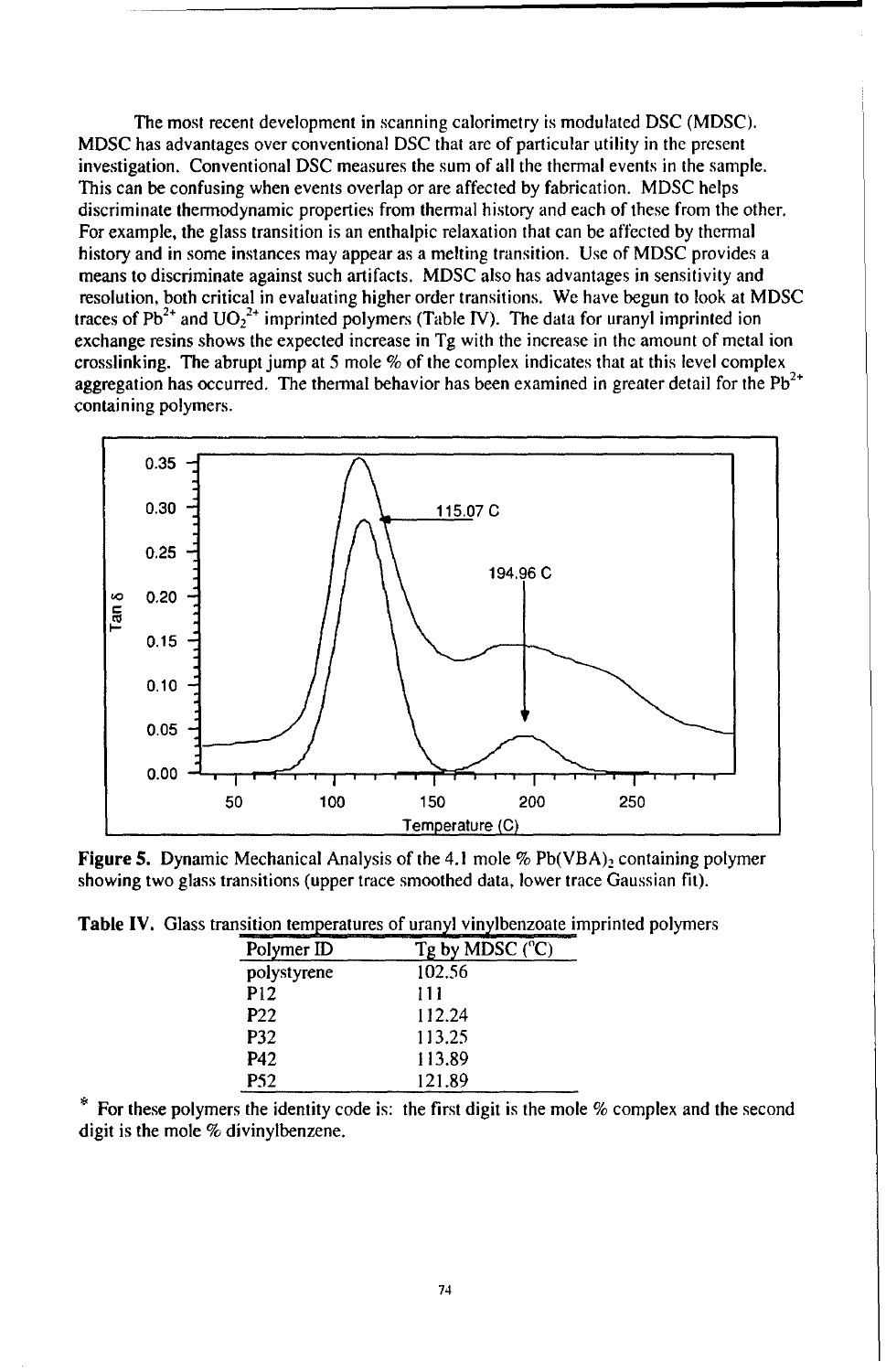#### **DISCUSSION**

The discovery of the influence of metal ion crosslinking on molecular imprinting is a natural consequence of using the process to make ion exchange resins. The theory regarding the allowable reduction in the amount of covalent crosslinking was based on the expectation that in a highly crosslinked polymer matrix, the removal of the imprinting species will result in a recoil of the ligating atoms. The recoil occurs due to the relaxation of the polymer chains when the imprinting crosslink is broken. A highly crosslinked polymer is under a considerable amount of internal stress created during fabrication. The removal of the imprinting crosslink can relieve that stress by relaxation. A larger amount of covalent crosslinking restricts chain motion and a greater the amount of flexure stress is placed on the polymer chains during their growth. This theory predicts that higher levels of covalent crosslinking results in a larger amount of recoil and a greater loss in selectivity. The substitution of a small amount of ionic crosslinking has been shown to have dramatic effects on polymer properties. The benefits of ionic crosslinking on molecular imprinting are two-fold. First, ionic crosslinks have a greater effect on the localized rigidity of the binding sites through aggregation. Second, the crosslinks formed by a metal ion are by electrostatic attraction and may allow some rotational flexure at the crosslink, necessitating less adjustment in the region of the imprint and resulting in less selectivity loss when the imprint species is removed.

The properties of metal ion containing polymers have been studied from the materials science perspective for many years. Much of the work has appeared in a recent monograph by Eisenberg and Kim, entitled ,"Introduction to lonomers" [13]. Of interest to this work is the characterization of the sodium salt of a copolymer of styrene and methacrylic acid. Several models for the structure of this copolymer have been developed. Central to these models is the concept of the aggregation of the ion pairs. Aggregation creates regions of reduced chain mobility in the manner of multiple crosslinks. When the amount of ion content is increased clusters of the aggregates cause regions of the polymer to behave differently and a second, higher glass transition temperature can be observed indicative of the effect of the clusters. As metal content continues to increase, the regions of restricted motion begin to overlap and a single, high glass transition temperature is observed. The metal ion aggregation is a result of dielectric constant and is similar to the processes involved in the production of reverse micelles.

Thus, the regions of greatest chain restriction are near the metal ion aggregates. The optimal placement of binding sites for imprinted polymers should also be near the metal ion aggregates. In the event that an ion exchange resin is being fabricated with low levels of covalent crosslinking, both of these criteria will be met, since some of the imprinting ions are left in the polymer after the ion exchange sites are liberated. We believe we have encountered this phenomenon in regard to  $Pb^{2+}$ ,  $Fe^{3+}$  and  $UO_2^{2+}$ resins [7-10]